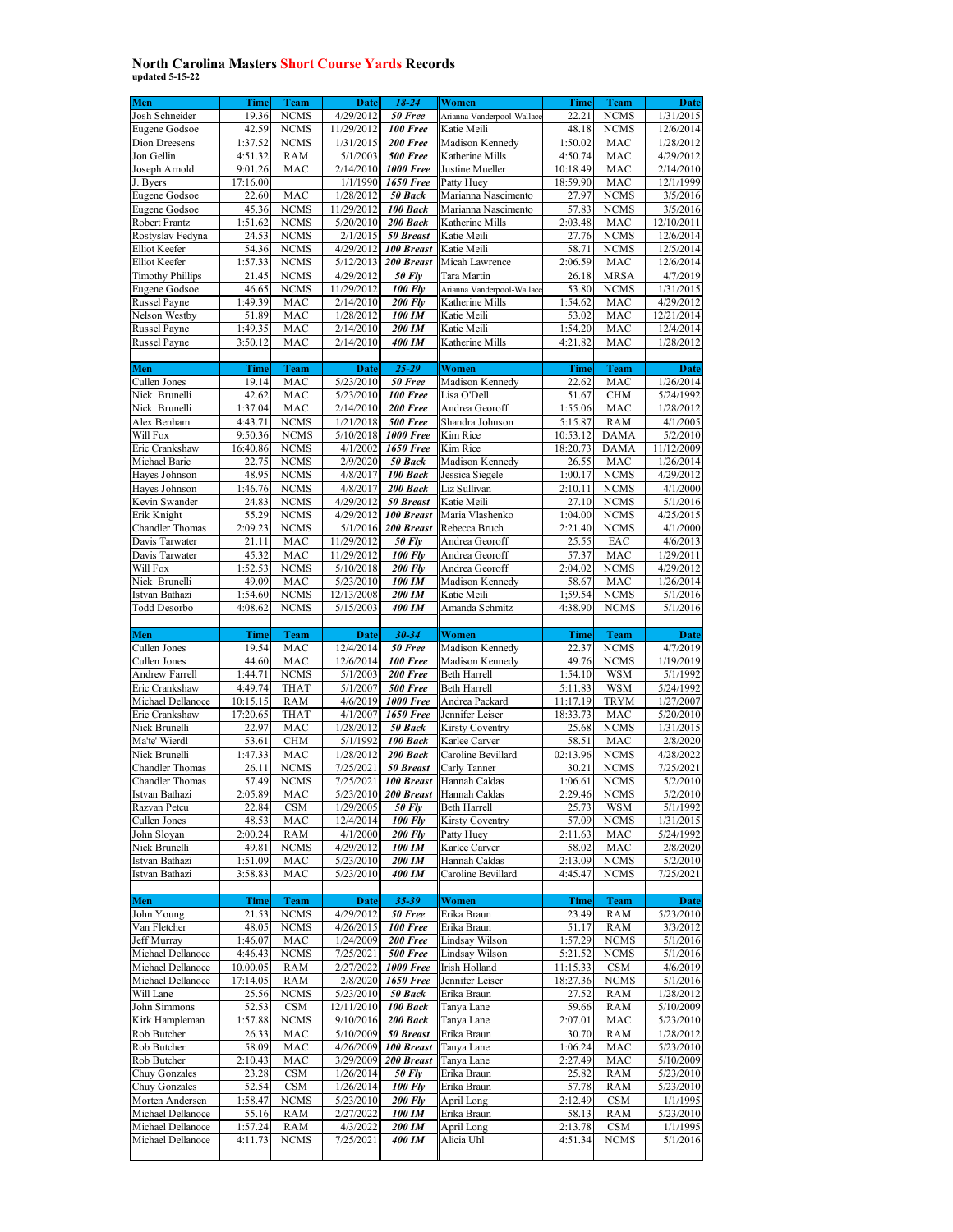| Men                  | Time        | <b>Team</b>              | <b>Date</b> | $40 - 44$            | Women                  | Time     | <b>Team</b>              | <b>Date</b>                                                  |
|----------------------|-------------|--------------------------|-------------|----------------------|------------------------|----------|--------------------------|--------------------------------------------------------------|
| Jeff Murray          | 21.72       | <b>NCMS</b>              | 5/23/2010   | 50 Free              | Erika Braun            | 23.34    | <b>NCMS</b>              | 4/29/2012                                                    |
|                      |             |                          |             |                      |                        |          |                          |                                                              |
| Jeff Murray          | 46.97       | <b>NCMS</b>              | 5/23/2010   | 100 Free             | Erika Braun            | 50.59    | <b>NCMS</b>              | 4/29/2012                                                    |
| Jeff Murray          | 1:43.60     | <b>NCMS</b>              | 5/23/2010   | 200 Free             | Erika Braun            | 1:54.43  | <b>RAM</b>               | 10/19/2012                                                   |
| Joe Rhyne            | 4:41.83     | <b>NCMS</b>              | 5/16/1999   | <b>500 Free</b>      | <b>Irish Holland</b>   | 5:27.89  | <b>NCMS</b>              | 7/25/2021                                                    |
| Jay Griffin          | 9:53.46     | <b>NCMS</b>              | 4/15/2018   | <b>1000 Free</b>     | Irish Holland          | 11:22.16 | <b>NCMS</b>              | 3/26/2022                                                    |
|                      |             |                          |             | <b>1650 Free</b>     |                        |          |                          | 2/27/2022                                                    |
| Jay Griffin          | 17:31.38    | <b>NCMS</b>              | 2/9/2018    |                      | Irish Holland          | 18:54.97 | MAC                      |                                                              |
| Fritz Lehman         | 24.63       | <b>RAM</b>               | 4/1/2002    | 50 Back              | Erika Braun            | 27.07    | <b>NCMS</b>              | 3/29/2015                                                    |
| Fritz Lehman         | 52.91       | <b>NCMS</b>              | 5/15/2003   | 100 Back             | Jennifer Mihalik       | 57.32    | <b>NCMS</b>              | 7/25/2021                                                    |
| Fritz Lehman         | 1:56.76     | <b>RAM</b>               | 5/1/2001    | 200 Back             | Jennifer Mihalik       | 2:03.61  | <b>NCMS</b>              | 7/25/2021                                                    |
| <b>Todd Torres</b>   | 25.75       | <b>NCMS</b>              | 5/9/2013    |                      | Erika Braun            | 30.19    | <b>NCMS</b>              | 4/29/2012                                                    |
|                      |             |                          |             | 50 Breast            |                        |          |                          |                                                              |
| <b>Todd Torres</b>   | 56.22       | <b>NCMS</b>              | 5/9/2013    | 100 Breast           | Erika Braun            | 1:07.02  | <b>RAM</b>               | 10/19/2012                                                   |
| <b>Todd Torres</b>   | 2:07.35     | <b>GSCM</b>              | 2/21/2013   | 200 Breast           | <b>Brooke Koeppel</b>  | 2:34.16  | MAC                      | 2/8/2020                                                     |
| Jesus Gonzales       | 23.14       | <b>NCMS</b>              | 2/1/2015    | <b>50 Fly</b>        | Erika Braun            | 25.15    | <b>NCMS</b>              | 3/3/2013                                                     |
|                      | 53.23       | <b>NCMS</b>              | 5/16/1999   |                      | Erika Braun            | 56.89    | <b>NCMS</b>              |                                                              |
| Joe Rhyne            |             |                          |             | <b>100 Fly</b>       |                        |          |                          | 3/3/2013                                                     |
| Joe Rhyne            | 1:56.99     | <b>NCMS</b>              | 5/16/1999   | <b>200 Fly</b>       | Irish Holland          | 2:17.29  | <b>NCMS</b>              | 7/25/2021                                                    |
| <b>Todd Torres</b>   | 53.02       | <b>NCMS</b>              | 5/9/2013    | 100 IM               | Erika Braun            | 57.95    | <b>NCMS</b>              | 4/29/2012                                                    |
| Jay Griffin          | 1:59.65     | <b>NCMS</b>              | 4/15/2018   | 200 IM               | Erika Braun            | 2:10.89  | <b>RAM</b>               | 10/19/2012                                                   |
|                      |             |                          |             |                      | Irish Holland          |          |                          |                                                              |
| Jay Griffin          | 4:14.96     | <b>NCMS</b>              | 4/15/2018   | 400 IM               |                        | 4:50.89  | <b>NCMS</b>              | 7/25/2021                                                    |
|                      |             |                          |             |                      |                        |          |                          |                                                              |
| Men                  | <b>Time</b> | <b>Team</b>              | <b>Date</b> | 45-49                | <b>Women</b>           | Time     | <b>Team</b>              | <b>Date</b>                                                  |
| <b>Todd Torres</b>   | 22.22       | <b>ECAM</b>              | 12/13/2015  | 50 Free              | Erika Braun            | 23.80    | $\overline{\text{NCMS}}$ | 4/8/2017                                                     |
|                      |             |                          |             |                      |                        |          |                          |                                                              |
| Lawrence Lee         | 48.91       | <b>NCMS</b>              | 4/26/2015   | 100 Free             | Erika Braun            | 51.99    | <b>NCMS</b>              | 4/8/2017                                                     |
| Lawrence Lee         | 1:49.77     | <b>NCMS</b>              | 8/22/2015   | 200 Free             | Erika Braun            | 1:59.74  | <b>NCMS</b>              | 1/19/2019                                                    |
| Chris Stevenson      | 4:50.50     | <b>NCMS</b>              | 4/29/2012   | <b>500 Free</b>      | Alicia Uhl             | 5:40.46  | <b>NCMS</b>              | 4/28/2022                                                    |
| Chris Stevenson      | 10:03.66    | <b>NCMS</b>              | 4/29/2012   | <b>1000 Free</b>     | Heidi Williams         | 11:40.08 | <b>NCMS</b>              | 5/1/2016                                                     |
|                      | 17:54.10    |                          |             |                      |                        |          |                          | 3/29/2014                                                    |
| Chris Martin         |             | Hawk                     | 3/30/2014   | <b>1650 Free</b>     | Heidi Williams         | 19:51.84 | DAMA                     |                                                              |
| Chris Stevenson      | 23.96       | <b>NCMS</b>              | 4/29/2012   | 50 Back              | Erika Braun            | 27.72    | <b>NCMS</b>              | 4/8/2017                                                     |
| Chris Stevenson      | 53.00       | <b>NCMS</b>              | 4/29/2012   | 100 Back             | Sue Walsh              | 1:00.90  | <b>NCMS</b>              | 5/1/2008                                                     |
| Chris Stevenson      | 1:55.76     | <b>NCMS</b>              | 4/29/2012   | 200 Back             | Sue Walsh              | 2:17.76  | <b>NCMS</b>              | 5/1/2008                                                     |
|                      |             |                          |             |                      |                        |          |                          |                                                              |
| <b>Todd Torres</b>   | 26.17       | <b>NCMS</b>              | 3/28/2015   | 50 Breast            | Erika Braun            | 31.25    | <b>NCMS</b>              | 1/21/2018                                                    |
| <b>Todd Torres</b>   | 56.78       | <b>ECAM</b>              | 2/20/2014   | 100 Breast           | Sara Dunn              | 1:08.35  | <b>NCMS</b>              | 4/28/2019                                                    |
| <b>Todd Torres</b>   | 2:08.23     | <b>NCMS</b>              | 3/28/2015   | 200 Breast           | Sara Dunn              | 2:30.33  | <b>NCMS</b>              | 4/26/2019                                                    |
| <b>Todd Torres</b>   | 24.16       | <b>ECAM</b>              | 12/13/2015  | <b>50 Fly</b>        | Erika Braun            | 25.64    | <b>NCMS</b>              | 4/8/2017                                                     |
|                      |             |                          |             |                      |                        |          |                          |                                                              |
| Chris Stevenson      | 52.49       | <b>NCMS</b>              | 4/29/2012   | <b>100 Fly</b>       | Erika Braun            | 58.01    | <b>NCMS</b>              | 4/8/2017                                                     |
| Chris Stevenson      | 1:58.46     | <b>NCMS</b>              | 4/29/2012   | <b>200 Fly</b>       | Alicia Uhl             | 2:31.97  | <b>NCMS</b>              | 2/6/2022                                                     |
| <b>Todd Torres</b>   | 54.85       | <b>NSMS</b>              | 5/1/2016    | 100 IM               | Erika Braun            | 59.43    | <b>NCMS</b>              | 4/8/2017                                                     |
| Morten Anderson      | 2:02.11     | <b>NCMS</b>              | 5/1/2016    | 200 IM               | Erika Braun            | 2:14.79  | <b>NCMS</b>              | 2/24/2019                                                    |
|                      |             |                          |             |                      |                        |          |                          |                                                              |
| Morten Anderson      | 4:27.20     | <b>NCMS</b>              | 5/1/2016    | 400 IM               | Alicia Uhl             | 5:01.15  | <b>NCMS</b>              | 2/6/2022                                                     |
|                      |             |                          |             |                      |                        |          |                          |                                                              |
| Men                  | Time        | <b>Team</b>              | <b>Date</b> | 50-54                | <b>Women</b>           | Time     | <b>Team</b>              | <b>Date</b>                                                  |
| Jonathan Klein       |             | <b>NCMS</b>              | 5/3/2008    |                      |                        |          |                          |                                                              |
|                      | 22.52       |                          |             | 50 Free              | Erika Braun            | 33:36.00 | <b>NCMS</b>              | 4/28/2022                                                    |
| Gregg Higson         |             | <b>NCMS</b>              | 7/25/2021   |                      |                        |          |                          |                                                              |
| Gregg Higson         | 49.74       | <b>NCMS</b>              | 7/25/2021   | 100 Free             | Erika Braun            | 52.77    | <b>NCMS</b>              | 4/28/2022                                                    |
| Morten Andersen      | 1:52.25     | <b>NCMS</b>              | 4/28/2022   | 200 Free             | Erika Braun            | 2:00.60  | <b>NCMS</b>              | 4/28/2022                                                    |
| Joe Rhyne            | 5:04.64     | <b>BAC</b>               | 4/19/2009   | <b>500 Free</b>      | Katie Gilbert          | 5:37.49  | <b>NCMS</b>              | 7/25/2021                                                    |
|                      |             |                          |             |                      |                        |          |                          |                                                              |
| Joe Rhyne            | 10:34.66    | <b>BAC</b>               | 4/19/2009   | <b>1000 Free</b>     | Lynn Salazar           | 12:04.90 | <b>NCMS</b>              | 1/21/2018                                                    |
| Fred Ferregiaro      | 18:00.78    | <b>NCMS</b>              | 5/1/2005    | <b>1650 Free</b>     | Lynn Salazar           | 20:10.68 | <b>NCMS</b>              | 4/15/2018                                                    |
| Stephen Bradshaw     | 25.43       | AMS                      | 4/7/2019    | 50 Back              | Erika Braun            | 28.88    | <b>RAM</b>               | 4/3/2022                                                     |
| Gregg Higson         | 55.19       | $\overline{\text{NCMS}}$ | 7/25/2021   | 100 Back             | Elizabeth Nowak        | 1:02.15  | <b>RAM</b>               | 4/3/2022                                                     |
|                      |             |                          |             |                      |                        |          |                          |                                                              |
| Gregg Higson         | 2:02.75     | <b>NCMS</b>              | 7/25/2021   | 200 Back             | <b>Lindley Fleury</b>  | 2:25.17  | <b>NCMS</b>              | 4/19/2009                                                    |
| <b>Todd Torres</b>   | 26.90       | <b>ECAM</b>              | 4/6/2019    | 50 Breast            | Melissa Gass           | 32.25    | <b>NCMS</b>              | 5/10/2018                                                    |
| Jon Blank            | 59 94       | <b>NCMS</b>              | 5/23/2010   |                      | 100 Breast Erika Braun | 1:10.29  | <b>RAM</b>               | 4/3/2022                                                     |
|                      |             | <b>NCMS</b>              |             |                      |                        |          | <b>NCMS</b>              |                                                              |
| Jon Blank            | 2:13.77     |                          |             | 5/23/2010 200 Breast | Maria Vazquez          | 2:51.66  |                          | 3/26/2017                                                    |
| Marty Moran          | 24.41       | <b>NCMS</b>              | 5/10/2018   | <b>50 Flv</b>        | Erika Braun            | 26.41    | <b>NCMS</b>              | 4/28/2022                                                    |
| John Phillips        | 54.12       | <b>NCMS</b>              | 5/23/2010   | <b>100 Fly</b>       | Erika Braun            | 1:00.24  | <b>NCMS</b>              | 4/28/2022                                                    |
| Joe Rhyne            | 2:04.20     | <b>BAC</b>               | 4/19/2009   | <b>200 Fly</b>       | Barbie Fisher          | 2:39.17  | <b>NCMS</b>              | 5/23/2010                                                    |
| Jon Blank            | 55.60       | <b>NCMS</b>              | 5/23/2010   | 100 IM               | Erika Braun            | 1:0021   | <b>NCMS</b>              | 4/28/2022                                                    |
|                      |             |                          |             |                      |                        |          |                          |                                                              |
| Lawrence Lee         | 2:02.40     | <b>NCMS</b>              | 4/27/2019   | 200 IM               | Erika Braun            | 2:17.81  | <b>RAM</b>               | 2/27/2022                                                    |
| Lawrence Lee         | 4:29.50     | <b>NCMS</b>              | 4/28/2019   | 400 IM               | Melissa Gass           | 5:26.30  | <b>NCMS</b>              | 5/10/2018                                                    |
|                      |             |                          |             |                      |                        |          |                          |                                                              |
| Men                  | <b>Time</b> | <b>Team</b>              | <b>Date</b> | 55-59                | <b>Women</b>           | Time     | <b>Team</b>              | <b>Date</b>                                                  |
|                      |             |                          |             |                      |                        |          |                          |                                                              |
| Tyge Pistorio        | 23.39       | <b>NCMS</b>              | 7/25/2021   | 50 Free              | Sue Walsh              | 25.16    | <b>NCMS</b>              | 4/8/2017                                                     |
| Tyge Pistorio        | 51.29       | <b>NCMS</b>              | 7/25/2021   | 100 Free             | Mary Dore              | 1:00.51  | <b>NCMS</b>              | 4/26/2019                                                    |
| Donald Gilchrist     | 1:54.73     | <b>GCYM</b>              | 5/23/2010   | 200 Free             | Barbara Crowder        | 2:12.38  | <b>NCMS</b>              | 5/4/2014                                                     |
| Peter G. Hollett     | 5:17.70     | <b>NCMS</b>              | 4/25/2015   | <b>500 Free</b>      | Barbara Crowder        | 5:58.39  | <b>NCMS</b>              | 5/4/2014                                                     |
|                      |             |                          |             |                      |                        |          |                          |                                                              |
| Peter G. Hollett     | 11:00.24    | <b>NCMS</b>              | 4/23/2015   | <b>1000 Free</b>     | Mary Dore              | 12:32.93 | MAC                      | 1/19/2019                                                    |
| John Moore           | 19:26.20    | <b>NCMS</b>              | 8/26/2018   | <b>1650 Free</b>     | Mary Dore              | 20:31.19 | <b>NCMS</b>              | 4/25/2019                                                    |
| Jonathan Klein       | 27.32       | EAC                      | 4/26/2015   | 50 Back              | Frances McEashran      | 30.21    | <b>NCMS</b>              | 4/8/2017                                                     |
|                      |             |                          | 5/4/2014    |                      |                        |          |                          |                                                              |
|                      |             |                          |             | 100 Back             | Frances McEashran      | 1:09.56  | NCMS                     | 4/8/2017                                                     |
| Jonathan Klein       | 58.46       | <b>NCMS</b>              |             |                      |                        |          |                          |                                                              |
| Jonathan Klein       | 2:09.13     | <b>NCMS</b>              | 4/25/2015   | 200 Back             | Maria Vazquez          | 2:28.32  | <b>NCMS</b>              |                                                              |
| Chuck Graf           | 30.44       | <b>NCMS</b>              | 4/28/2022   | 50 Breast            | Elizabeth Nowak        | 34.68    | <b>NCMS</b>              |                                                              |
|                      |             |                          |             |                      |                        |          |                          |                                                              |
| Chuck Graf           | 1:06.23     | <b>NCMS</b>              | 4/28/2022   | 100 Breast           | Elizabeth Nowak        | 1:14.51  | <b>NCMS</b>              |                                                              |
| Donald Gilchrist     | 2:25.66     | <b>GCYM</b>              | 5/10/2009   | 200 Breast           | Janice Campagna        | 2:52.28  | <b>NCMS</b>              |                                                              |
| <b>Henry Stewart</b> | 25.38       | <b>NCMS</b>              | 1/19/2019   | <b>50 Fly</b>        | Sue Walsh              | 29.06    | <b>NCMS</b>              | 7/25/2021<br>4/27/2019<br>4/28/2019<br>4/26/2019<br>4/8/2017 |
| Henry Stewart        | 57.45       | <b>NCMS</b>              | 1/19/2019   | <b>100 Fly</b>       | Barbara Crowder        | 1:08.22  | <b>NCMS</b>              | 5/4/2014                                                     |
|                      |             |                          |             |                      |                        |          |                          |                                                              |
| Mike Bitzenhofer     | 2:21.47     | RAM                      | 4/3/2022    | <b>200 Fly</b>       | Christine Frederic     | 2:42.64  | <b>NCMS</b>              | 7/25/2021                                                    |
| Tyge Pistorio        | 58.56       | <b>NCMS</b>              | 7/25/2021   | 100 IM               | Elizabeth Nowak        | 1:09.47  | <b>NCMS</b>              | 4/26/2019                                                    |
| Tyge Pistorio        | 2:09.77     | <b>NCMS</b>              | 7/25/2021   | 200 IM               | Maria Vazquez          | 2:32.18  | <b>NCMS</b>              | 7/25/2021                                                    |
| Donald Gilchrist     | 4:40.65     | <b>GCYM</b>              | 5/2/2010    | 400 IM               | Maria Vazquez          | 5:22.70  | TAC                      | 2/27/2022                                                    |
|                      |             |                          |             |                      |                        |          |                          |                                                              |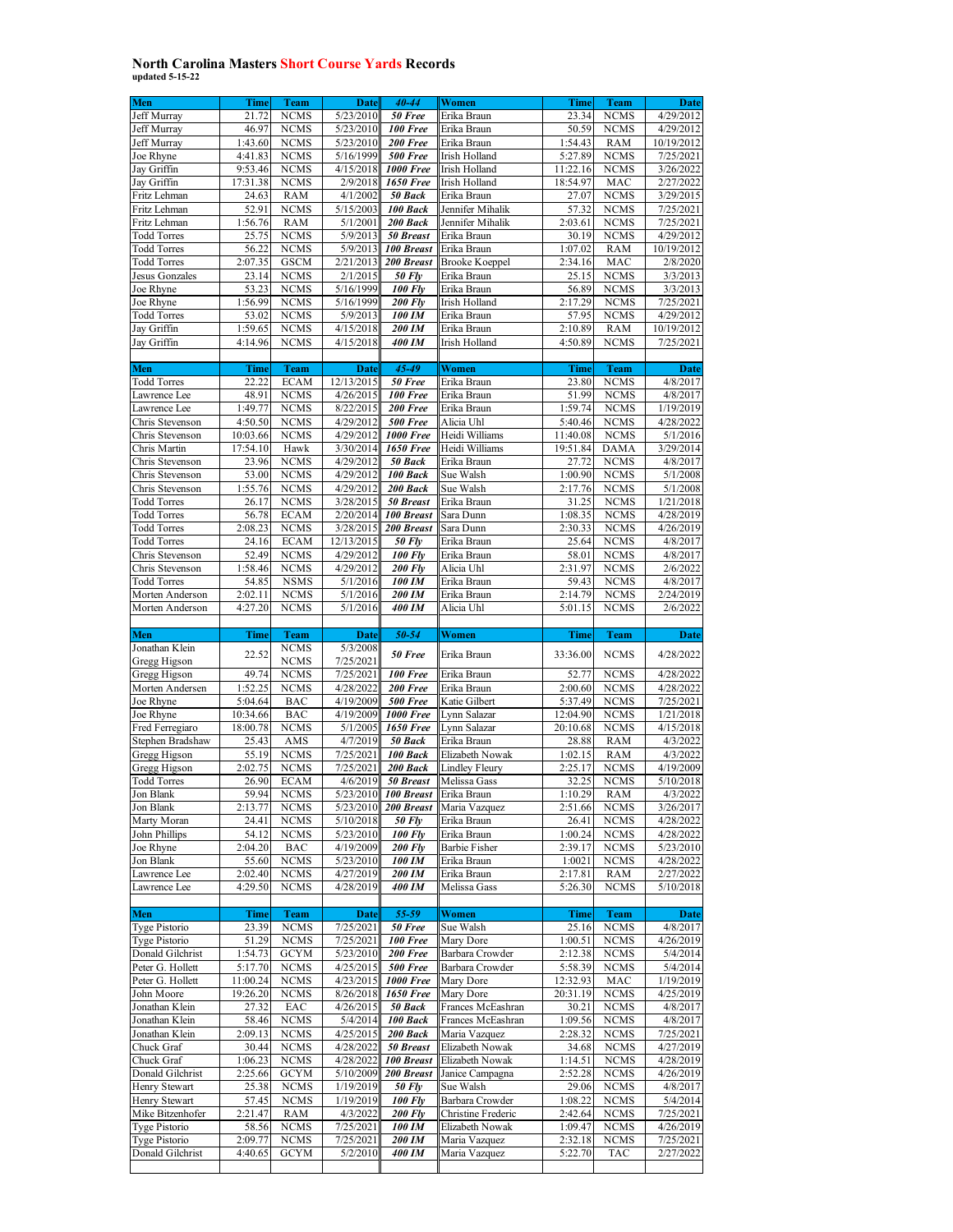| Men                    | <b>Time</b>        | <b>Team</b>         | <b>Date</b>            | $60 - 64$         | <b>Women</b>         | Time       | <b>Team</b>         | <b>Date</b>                                                                                                                                                                                                                                                                                                                                                                                                                                                |
|------------------------|--------------------|---------------------|------------------------|-------------------|----------------------|------------|---------------------|------------------------------------------------------------------------------------------------------------------------------------------------------------------------------------------------------------------------------------------------------------------------------------------------------------------------------------------------------------------------------------------------------------------------------------------------------------|
| Paul Travisan          | 23.35              | <b>NCMS</b>         | 7/9/2015               | 50 Free           | Sue Walsh            | 27.12      | <b>MSA</b>          | 2/27/2022                                                                                                                                                                                                                                                                                                                                                                                                                                                  |
| Paul Travisan          | 52.88              | <b>NCMS</b>         | 7/9/2015               | 100 Free          | Janice Campagna      | 1:02.99    | EA                  | 4/3/2022                                                                                                                                                                                                                                                                                                                                                                                                                                                   |
| Paul Denison           | 2:00.22            | <b>HAWK</b>         | 4/6/2019               | 200 Free          | Dot Munger           | 2:14.69    | <b>NCMS</b>         | 5/1/2016                                                                                                                                                                                                                                                                                                                                                                                                                                                   |
| Greg Sanchez           | 5:33.06            | <b>NCMS</b>         | 5/10/2018              | <b>500 Free</b>   | Nancy Whelchel       | 6:18.00    | <b>RAM</b>          | 10/30/2021                                                                                                                                                                                                                                                                                                                                                                                                                                                 |
| Greg Sanchez           | 11:25.37           | <b>NCMS</b>         | 5/10/2018              | <b>1000 Free</b>  | Nancy Whelchel       | 13:01.35   | <b>RAM</b>          | 4/3/2022                                                                                                                                                                                                                                                                                                                                                                                                                                                   |
|                        |                    |                     |                        |                   |                      |            |                     |                                                                                                                                                                                                                                                                                                                                                                                                                                                            |
| Greg Sanchez           | 19:09.21           | <b>NCMS</b>         | 5/10/2018              | <b>1650 Free</b>  | Nancy Whelchel       | 21:55.97   | <b>RAM</b>          | 4/3/2022                                                                                                                                                                                                                                                                                                                                                                                                                                                   |
| Jonathan Klein         | 27.86              | <b>NCMS</b>         | 5/10/2018              | 50 Back           | Sue Walsh            | 32.36      | <b>MSA</b>          | 2/27/2022                                                                                                                                                                                                                                                                                                                                                                                                                                                  |
| Jonathan Klein         | 59.62              | <b>NCMS</b>         | 5/10/2018              | 100 Back          | Dot Munger           | 1:14.73    | <b>NCMS</b>         | 5/1/2016                                                                                                                                                                                                                                                                                                                                                                                                                                                   |
| Jonathan Klein         | 2:12.09            | <b>NCMS</b>         | 4/15/2018              | 200 Back          | Dot Munger           | 2:40.24    | <b>NCMS</b>         | 5/1/2016                                                                                                                                                                                                                                                                                                                                                                                                                                                   |
| Neal Vestal            | 30.55              | NCMS                | 1/22/2017              | 50 Breast         | Janice Campagna      | 36.54      | EA                  | 4/3/2022                                                                                                                                                                                                                                                                                                                                                                                                                                                   |
| Neal Vestal            | 1:09.07            | <b>RAM</b>          | 3/5/2016               | 100 Breast        | Janice Campagna      | 1:18.89    | <b>NCMS</b>         | 7/25/2021                                                                                                                                                                                                                                                                                                                                                                                                                                                  |
| Don Gilchrist          | 2:32.47            | <b>NCMS</b>         | 4/26/2015              | 200 Breast        | Janice Campagna      | 2:54.73    | EA                  | 4/3/2022                                                                                                                                                                                                                                                                                                                                                                                                                                                   |
| Paul Denison           | 26.52              | <b>NCMS</b>         | 1/19/2019              | <b>50 Fly</b>     | Sue Walsh            | 30.28      | <b>MSA</b>          | 2/27/2022                                                                                                                                                                                                                                                                                                                                                                                                                                                  |
| Paul Denison           | 59.75              | <b>HAWK</b>         | 4/6/2019               | <b>100 Fly</b>    | Joanne Wainwright    | 1:14.54    | <b>NCMS</b>         | 5/1/2016                                                                                                                                                                                                                                                                                                                                                                                                                                                   |
| Greg Sanchez           | 2:14.69            | <b>NCMS</b>         | 5/10/2018              | <b>200 Fly</b>    | Joanne Wainwright    | 2:45.14    | <b>NCMS</b>         | 5/1/2016                                                                                                                                                                                                                                                                                                                                                                                                                                                   |
| Paul Travisan          | 1:02.56            | <b>NCMS</b>         | 7/9/2015               | 100 IM            | Janice Campagna      | 1:13.27    | EA                  | 2/27/2022                                                                                                                                                                                                                                                                                                                                                                                                                                                  |
| Don Gilchrist          | 2:17.51            | <b>NCMS</b>         | 5/4/2014               | 200 IM            | Nancy Whelchel       | 2:45.62    | RAM                 | 10/30/2021                                                                                                                                                                                                                                                                                                                                                                                                                                                 |
| Greg Sanchez           | 4:55.15            | <b>NCMS</b>         | 4/28/2019              | 400 IM            | Nancy Whelchel       | 5:51.42    | <b>RAM</b>          | 4/3/2022                                                                                                                                                                                                                                                                                                                                                                                                                                                   |
|                        |                    |                     |                        |                   |                      |            |                     |                                                                                                                                                                                                                                                                                                                                                                                                                                                            |
| Men                    | Time               | <b>Team</b>         | <b>Date</b>            | 65-69             | <b>Women</b>         | Time       | <b>Team</b>         | <b>Date</b>                                                                                                                                                                                                                                                                                                                                                                                                                                                |
| Paul Travisan          | 24.58              | NCMS                | 4/15/2018              | 50 Free           | Beverly Amick        | 31.96      | COMB                | 2/8/2020                                                                                                                                                                                                                                                                                                                                                                                                                                                   |
| Paul Travisan          | 55.65              | <b>NCMS</b>         | 4/15/2018              | 100 Free          | <b>Beverly Amick</b> | 1:11.02    | <b>NCMS</b>         | 7/25/2021                                                                                                                                                                                                                                                                                                                                                                                                                                                  |
| Jerry Clark            | 2:10.25            | <b>CSM</b>          | 4/1/2004               | 200 Free          | Dot Munger           | 2:20.10    | <b>NCMS</b>         | 3/4/2017                                                                                                                                                                                                                                                                                                                                                                                                                                                   |
|                        |                    |                     |                        |                   |                      |            |                     |                                                                                                                                                                                                                                                                                                                                                                                                                                                            |
| James Cottam           | 5:54.88            | <b>NCMS</b>         | 2/27/2022              | <b>500 Free</b>   | Cheryl Murray        | 6:44.11    | <b>NCMS</b>         | 1/19/2019                                                                                                                                                                                                                                                                                                                                                                                                                                                  |
| David Berting          | 12:20.54           | <b>NCMS</b>         | 7/25/2021              | <b>1000 Free</b>  | Ann Sims             | 13:57.45   | <b>SMAC</b>         | 2/8/2020                                                                                                                                                                                                                                                                                                                                                                                                                                                   |
| Jim Cottam             | 21:06.31           | <b>NCMS</b>         | 3/12/2022              | <b>1650 Free</b>  | Cheryl Murray        | 22:25.87   | <b>CSM</b>          | 2/8/2020                                                                                                                                                                                                                                                                                                                                                                                                                                                   |
| Richard Bober          | 29.02              | <b>NCMS</b>         | 5/10/2018              | 50 Back           | Beverly Amick        | 38.78      | COMB                | 2/9/2020                                                                                                                                                                                                                                                                                                                                                                                                                                                   |
| Richard Bober          | 1:03.96            | <b>NCMS</b>         | 5/10/2018              | 100 Back          | Cheryl Murray        | 1:25.14    | <b>NCMS</b>         | 1/19/2019                                                                                                                                                                                                                                                                                                                                                                                                                                                  |
| Richard Bober          | 2:25.43            | <b>NCMS</b>         | 5/10/2018              | 200 Back          | <b>Sally Newell</b>  | 3:06.70    | <b>NCMS</b>         | 4/1/2003                                                                                                                                                                                                                                                                                                                                                                                                                                                   |
| Neal Vestal            | 31.63              | <b>NCMS</b>         | 7/25/2021              | 50 Breast         | Dot Munger           | 39.07      | <b>NCMS</b>         | 3/4/2017                                                                                                                                                                                                                                                                                                                                                                                                                                                   |
| Neal Vestal            | 1:10.73            | <b>RAM</b>          | 2/9/2020               | 100 Breast        | Sally Newell         | 1:30.82    | <b>NCMS</b>         | 4/1/2004                                                                                                                                                                                                                                                                                                                                                                                                                                                   |
| <b>Neal Vestal</b>     | 2:44.68            | <b>RAM</b>          | 2/8/2020               | 200 Breast        | Marie Heikkinen      | 3:17.73    | <b>RAM</b>          | 5/1/1992                                                                                                                                                                                                                                                                                                                                                                                                                                                   |
| Pat Alderson           | 28.61              | <b>NCMS</b>         | 4/28/2018              | <b>50 Flv</b>     | <b>Beverly Amick</b> | 35.28      | COMB                | 2/9/2020                                                                                                                                                                                                                                                                                                                                                                                                                                                   |
| Dick Kitchell          | 1:05.99            | <b>NCMS</b>         | 4/16/2009              | <b>100 Fly</b>    | <b>Beverly Amick</b> | 1:19.83    | COMB                | 2/8/2020                                                                                                                                                                                                                                                                                                                                                                                                                                                   |
| Dick Kitchell          | 2:30.02            | <b>NCMS</b>         | 2/11/2006              | <b>200 Fly</b>    | Cheryl Murray        | 3:10.86    | <b>CSM</b>          | 2/9/2020                                                                                                                                                                                                                                                                                                                                                                                                                                                   |
| Neal Vestal            | 1:07.59            | RAM                 | 2/8/2020               | 100 IM            | <b>Beverly Amick</b> | 1:21.97    | COMB                | 2/8/2020                                                                                                                                                                                                                                                                                                                                                                                                                                                   |
| Neal Vestal            | 2:42.28            | <b>NCMS</b>         | 3/13/2021              | 200 IM            | Cheryl Murray        | 2:58.57    | <b>NCMS</b>         | 1/21/2018                                                                                                                                                                                                                                                                                                                                                                                                                                                  |
| Dick Kitchell          | 5:55.25            | <b>NCMS</b>         | 4/29/2006              | 400 IM            | Cheryl Murray        | 6:12.71    | <b>NCMS</b>         | 1/19/2019                                                                                                                                                                                                                                                                                                                                                                                                                                                  |
|                        |                    |                     |                        |                   |                      |            |                     |                                                                                                                                                                                                                                                                                                                                                                                                                                                            |
|                        |                    |                     |                        |                   |                      |            |                     |                                                                                                                                                                                                                                                                                                                                                                                                                                                            |
|                        |                    |                     |                        |                   |                      |            |                     |                                                                                                                                                                                                                                                                                                                                                                                                                                                            |
| Men                    | Time               | <b>Team</b>         | <b>Date</b>            | $70 - 74$         | <b>Women</b>         | Time       | <b>Team</b>         |                                                                                                                                                                                                                                                                                                                                                                                                                                                            |
| Paul Trevisan          | 26.26              | RAM                 | 2/27/2022              | 50 Free           | Marcia Barry         | 35.53      | HAWK                |                                                                                                                                                                                                                                                                                                                                                                                                                                                            |
| Jerry Clark            | 59.24              | <b>NCMS</b>         | 5/4/2008               | 100 Free          | Marcia Barry         | 1:18.05    | <b>HAWK</b>         |                                                                                                                                                                                                                                                                                                                                                                                                                                                            |
| Jerry Clark            | 2:16.11            | <b>NCMS</b>         | 5/4/2008               | 200 Free          | Marcia Barry         | 2:52.94    | <b>HAWK</b>         |                                                                                                                                                                                                                                                                                                                                                                                                                                                            |
| Jerry Clark            | 6:29.48            | <b>CSM</b>          | 5/4/2008               | <b>500 Free</b>   | Marcia Barry         | 7:17.89    | <b>HAWK</b>         |                                                                                                                                                                                                                                                                                                                                                                                                                                                            |
| Jerry Clark            | 13:16.74           | <b>NCMS</b>         | 5/4/2008               | <b>1000 Free</b>  | Marcia Barry         | 15:01.08   | <b>NCMS</b>         |                                                                                                                                                                                                                                                                                                                                                                                                                                                            |
| James Zurcher          | 23:14.15           | <b>NCMS</b>         | 1/1/2006               | <b>1650 Free</b>  | Marcia Barry         | 24:54.78   | <b>NCMS</b>         |                                                                                                                                                                                                                                                                                                                                                                                                                                                            |
| Richard Bober          | 30.92              | <b>NCMS</b>         | 4/28/2022              | 50 Back           | Marcia Barry         | 40.99      | <b>HAWK</b>         |                                                                                                                                                                                                                                                                                                                                                                                                                                                            |
| Richard Bober          | 1:07.09            | <b>NCMS</b>         | 4/28/2022              | 100 Back          | Marcia Barry         | 1:30.45    | HAWK                |                                                                                                                                                                                                                                                                                                                                                                                                                                                            |
| Richard Bober          | 2:32.00            | <b>NCMS</b>         | 4/28/2022              | 200 Back          | Marcia Barry         | 3:08.91    | <b>HAWK</b>         |                                                                                                                                                                                                                                                                                                                                                                                                                                                            |
| John Kortheuer         | 33.19              | <b>CSM</b>          | 4/1/2001               | 50 Breast         | Sally Newell         | 43.31      | <b>NCMS</b>         |                                                                                                                                                                                                                                                                                                                                                                                                                                                            |
| John Kortheuer         | 1:15.24            | <b>CSM</b>          | 4/1/2001               | <b>100 Breast</b> | <b>SAM</b> Brooks    | 1:35.18    | <b>NCMS</b>         |                                                                                                                                                                                                                                                                                                                                                                                                                                                            |
| John Kortheuer         | 2:58.39            | $\mathbf{CSM}$      | 4/1/2001               | 200 Breast        | Pat Dockendorf       | 3:37.65    | <b>NCMS</b>         |                                                                                                                                                                                                                                                                                                                                                                                                                                                            |
| Clarke Mitchell        | 30.83              | AMS                 | 1/1/2007               | <b>50 Fly</b>     | Joan Wayne           | 46.91      | <b>ATOM</b>         |                                                                                                                                                                                                                                                                                                                                                                                                                                                            |
| Paul Boggs             | 1:14.32            | <b>NCMS</b>         | 10/7/2018              | <b>100 Flv</b>    | Mary Pat Moeller     | 2:08.21    | <b>CSM</b>          |                                                                                                                                                                                                                                                                                                                                                                                                                                                            |
| Chet Gosstyla          | 3:29.34            | RAM                 | NA                     | <b>200 Fly</b>    |                      |            |                     |                                                                                                                                                                                                                                                                                                                                                                                                                                                            |
| John Kortheuer         | 1:12.07            | CSM                 | 1/1/2002               | 100 IM            | <b>Sally Newell</b>  | 1:35.90    | <b>NCMS</b>         | 5/1/2008<br>1/21/2018                                                                                                                                                                                                                                                                                                                                                                                                                                      |
|                        |                    |                     |                        |                   |                      |            |                     |                                                                                                                                                                                                                                                                                                                                                                                                                                                            |
| Tim Kute<br>Dan Murphy | 2:48.17<br>6:38.65 | NCMS<br><b>NCMS</b> | 7/9/2015               | 200 IM<br>400 IM  | Sally Newell         | 3:36.69    | NCMS<br><b>NCMS</b> |                                                                                                                                                                                                                                                                                                                                                                                                                                                            |
|                        |                    |                     | 4/29/2012              |                   | Mary Anna Hovey      | 9:13.48    |                     |                                                                                                                                                                                                                                                                                                                                                                                                                                                            |
|                        |                    |                     |                        |                   |                      |            |                     |                                                                                                                                                                                                                                                                                                                                                                                                                                                            |
| Men                    | Time               | Team                | <b>Date</b>            | $75 - 79$         | <b>Women</b>         | Time       | <b>Team</b>         |                                                                                                                                                                                                                                                                                                                                                                                                                                                            |
| Clarke Mitchell        | 28.02              | AMS                 | $\frac{1}{5}$ /17/2008 | 50 Free           | <b>Sally Newell</b>  | 39.10      | <b>NCMS</b>         |                                                                                                                                                                                                                                                                                                                                                                                                                                                            |
| Clarke Mitchell        | 1:05.03            | AMS                 | 4/19/2008              | 100 Free          | Sally Newell         | 1:34.22    | <b>NCMS</b>         |                                                                                                                                                                                                                                                                                                                                                                                                                                                            |
| Jerry Clark            | 2:42.23            | CSM                 | 3/3/2013               | 200 Free          | <b>Sally Newell</b>  | 3:23.19    | <b>NCMS</b>         |                                                                                                                                                                                                                                                                                                                                                                                                                                                            |
| Clarke Mitchell        | 7:45.26            | AMS                 | 2/25/2009              | <b>500 Free</b>   | Sally Newell         | 9:01.11    | <b>NCMS</b>         |                                                                                                                                                                                                                                                                                                                                                                                                                                                            |
| Roy Morse              | 16:56.40           | <b>WSM</b>          | 5/1/1992               | <b>1000 Free</b>  |                      |            |                     |                                                                                                                                                                                                                                                                                                                                                                                                                                                            |
| Doug Fletcher          | 30:02.56           | RAM                 | 4/6/2019               | <b>1650 Free</b>  | Margaret Hagerty     | 1:12:43.11 | CSM                 |                                                                                                                                                                                                                                                                                                                                                                                                                                                            |
| Clarke Mitchell        | 33.18              | AMS                 | 5/23/2010              | 50 Back           | Sally Newell         | 48.67      | <b>NCMS</b>         |                                                                                                                                                                                                                                                                                                                                                                                                                                                            |
| Clarke Mitchell        | 1:13.31            | AMS                 | 5/17/2008              | 100 Back          | Ceil Blackwell       | 1:53.69    | NCMS                |                                                                                                                                                                                                                                                                                                                                                                                                                                                            |
| Clarke Mitchell        | 2:48.79            | AMS                 | 5/17/2008              | 200 Back          | <b>Sally Newell</b>  | 3:44.72    | <b>NCMS</b>         |                                                                                                                                                                                                                                                                                                                                                                                                                                                            |
| John Kortheuer         | 35.64              | MAC                 | 4/1/2006               | 50 Breast         | <b>Sally Newell</b>  | 48.39      | <b>NCMS</b>         |                                                                                                                                                                                                                                                                                                                                                                                                                                                            |
| John Kortheuer         | 1:22.18            | $\rm MAC$           | 3/1/2006               | 100 Breast        | Sally Newell         | 1:46.19    | <b>NCMS</b>         |                                                                                                                                                                                                                                                                                                                                                                                                                                                            |
| Arnie Formo            | 3:42.53            | RAM                 | 4/1/2002               | 200 Breast        | Sally Newell         | 3:57.34    | <b>NCMS</b>         |                                                                                                                                                                                                                                                                                                                                                                                                                                                            |
| Clarke Mitchell        | 31.44              | AMS                 | 5/23/2010              | <b>50 Fly</b>     | <b>Sally Newell</b>  | 26:24.00   | <b>NCMS</b>         |                                                                                                                                                                                                                                                                                                                                                                                                                                                            |
| Clarke Mitchell        | 1:26.78            | NCMS                | 2/15/2009              | <b>100 Fly</b>    |                      |            |                     |                                                                                                                                                                                                                                                                                                                                                                                                                                                            |
| John Huson             | 4:27.10            | HARY                | 5/23/2010              | <b>200 Fly</b>    |                      |            |                     |                                                                                                                                                                                                                                                                                                                                                                                                                                                            |
| Clarke Mitchell        | 1:16.19            | AMS                 | 2/14/2008              | 100 IM            | Sally Newell         | 1:45.63    | <b>NCMS</b>         |                                                                                                                                                                                                                                                                                                                                                                                                                                                            |
| Clarke Mitchell        | 3:02.60            | AMS                 | 3/29/2009              | 200 IM            | Mary Anna Hovey      |            | NCMS                |                                                                                                                                                                                                                                                                                                                                                                                                                                                            |
| John Huson             | 8:07.59            | HARY                | 12/5/2009              | 400 IM            | Mary Anna Hovey      | 9:08.78    | NCMS                | <b>Date</b><br>10/30/2021<br>10/30/2021<br>10/30/2021<br>10/30/2021<br>2/6/2022<br>2/6/2022<br>10/30/2021<br>10/30/2021<br>10/30/2021<br>12/1/1999<br>1/1/1996<br>2/27/2022<br>2/15/2009<br>$\overline{2/15/2009}$<br>5/1/2016<br><b>Date</b><br>$\overline{5/10/2013}$<br>4/3/2013<br>1/19/2013<br>2/17/2013<br>1/1/1999<br>1/19/2013<br>5/1/2016<br>1/19/2013<br>5/10/2013<br>5/10/2013<br>2/17/2013<br>1/19/2013<br>4/13/2013<br>4/15/2018<br>4/15/2018 |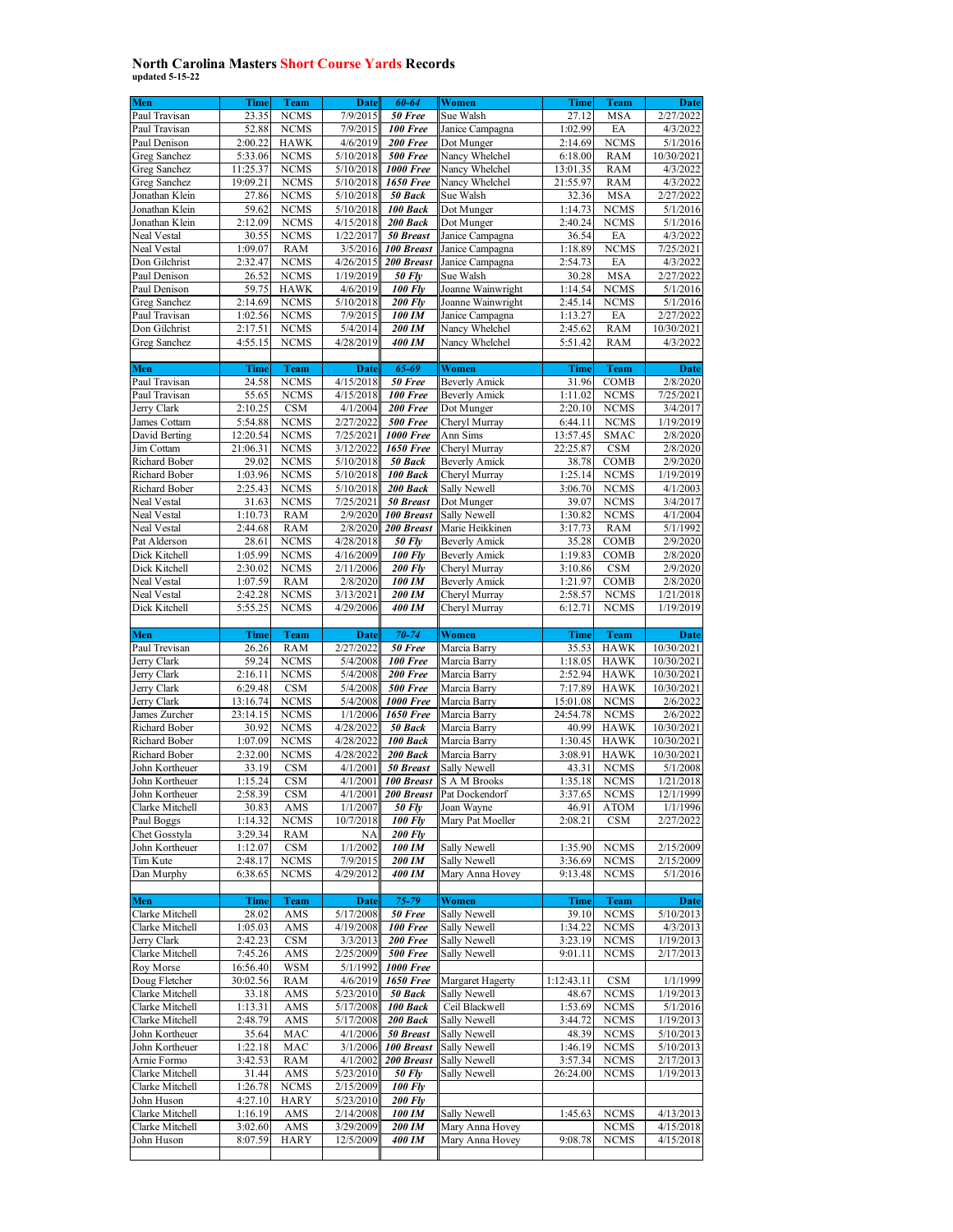| <b>Men</b>           | <b>Time</b> | <b>Team</b> | <b>Date</b> | $80 - 84$         | Women                   | Time        | <b>Team</b> | <b>Date</b> |
|----------------------|-------------|-------------|-------------|-------------------|-------------------------|-------------|-------------|-------------|
| Clarke Mitchell      | 29.97       | <b>UNAT</b> | 4/6/2013    | 50 Free           | Mary Ann Peter          | 45.34       | <b>NCMS</b> | 4/3/2022    |
| Dick Weber           | 1:15.41     | <b>NCMS</b> | 5/23/2010   | 100 Free          | Carolyn Derr            | 1:55.11     | <b>RAM</b>  | 4/1/2008    |
| Dick Weber           | 3:01.97     | <b>NCMS</b> | 8/6/2009    | 200 Free          | <b>Betty Etchells</b>   | 4:16.68     | <b>RAM</b>  | 12/1/1999   |
| Roy Morse            | 9:09.42     | <b>NCMS</b> | 3/1/2000    | <b>500 Free</b>   | <b>Betsy Montgomery</b> | 11:46.65    | <b>NCMS</b> | 1/1/2007    |
| Roy Morse            | 19:00.03    | AWSM        | 4/1/2000    | <b>1000 Free</b>  | <b>Betsy Montgomery</b> | 24:09.32    | <b>NCMS</b> | 3/1/2006    |
| Ole Larson           | 34:01.40    | <b>NCMS</b> | 1/1/2006    | <b>1650 Free</b>  |                         |             |             |             |
| Clarke Mitchell      | 35.29       | AMS         | 1/19/2013   | 50 Back           | Mary Ann Peter          | 52.35       | <b>NCMS</b> | 4/3/2022    |
| Clarke Mitchell      |             |             |             | 100 Back          |                         |             |             | 4/3/2022    |
|                      | 1:21.16     | AMS         | 1/19/2013   |                   | Mary Ann Peter          | 1:56.56     | <b>NCMS</b> |             |
| Mitch Mitchell       | 2:58.31     | <b>UNAT</b> | 4/6/2013    | 200 Back          | Mary Ann Peter          | 4:17.90     | <b>NCMS</b> | 4/3/2022    |
| John Kortheuer       | 39.38       | <b>GCYM</b> | 1/28/2012   | 50 Breast         | Mary Ann Peter          | 58.67       | <b>NCMS</b> | 4/3/2022    |
| John Kortheuer       | 1:33.65     | <b>GCYM</b> | 3/3/2012    | <b>100 Breast</b> | Marie Heikkinen         | 2:29.07     | RAM         | 5/1/1992    |
| Louis Gadol          | 4:03.66     | <b>NCMS</b> | 2/27/2022   | 200 Breast        | Pat Dockendorf          | 6:19.67     | <b>NCMS</b> | 7/2/2007    |
| Clarke Mitchell      | 33.88       | <b>UNAT</b> | 4/6/2013    | <b>50 Flv</b>     | Carolyn Derr            | 1:12.32     | <b>CSM</b>  | 4/20/2008   |
| Clarke Mitchell      | 1:28.50     | <b>UNAT</b> | 4/6/2013    | <b>100 Flv</b>    | <b>Buz Catlin</b>       | 3:49.59     | <b>RAM</b>  | 1/1/1995    |
|                      |             |             |             | <b>200 Fly</b>    |                         |             |             |             |
| Mitch Mitchell       | 1:19.72     | <b>UNAT</b> | 4/6/2013    | 100 IM            | Marie Heikkinen         | 2:25.90     | <b>RAM</b>  | 12/1/1999   |
| <b>Steve Barrett</b> | 4:30.76     | <b>NCMS</b> | 11/20/2016  | 200IM             |                         |             |             |             |
|                      |             |             |             | 400IM             |                         |             |             |             |
|                      |             |             |             |                   |                         |             |             |             |
| Men                  |             |             |             | 85-89             | Women                   |             |             | <b>Date</b> |
|                      | <b>Time</b> | <b>Team</b> | <b>Date</b> |                   |                         | Time        | <b>Team</b> |             |
| Clarke Mitchell      | 32.58       | <b>NCMS</b> | 9/19/2017   | 50 Free           | Juanita Willard         | 1:18.73     | <b>TRYM</b> | 1/25/2009   |
| <b>Steve Barrett</b> | 1:45.58     | <b>NCMS</b> | 10/7/2018   | 100 Free          | Joan Wayne              | 1:58.49     | <b>NCMS</b> | 6/30/2011   |
| Ole Larson           | 3:39.93     | <b>NCMS</b> | 4/1/2007    | 200 Free          | Joan Wayne              | 4:10.84     | <b>NCMS</b> | 6/30/2011   |
| Ole Larson           | 9:48.19     | <b>NCMS</b> | 4/1/2008    | <b>500 Free</b>   | Juanita Willard         | 17:29.92    | <b>TRYM</b> | 4/1/2007    |
| Ole Larson           | 21:17.12    | <b>NCMS</b> | 5/4/2008    | <b>1000 Free</b>  |                         |             |             |             |
|                      |             |             |             | <b>1650 Free</b>  |                         |             |             |             |
| Clarke Mitchell      | 38.24       | <b>NCMS</b> | 9/19/2017   | 50 Back           | Marie Heikkinen         | 1:21.32     | <b>RAM</b>  | 4/1/1998    |
| Fred Holdrege        | 1:49.84     | <b>RAM</b>  | 5/1/2004    | 100 Back          | Marie Heikkinen         | 2:44.90     | <b>RAM</b>  | 4/1/1998    |
| Fred Holdrege        | 4:11.61     | <b>RAM</b>  | 5/1/2004    | 200 Back          | Juanita Willard         | 6:47.77     | <b>TRYM</b> | 1/25/2008   |
| John Kortheuer       | 42.98       | <b>NCMS</b> | 5/1/2016    | 50 Breast         | Joan Wayne              | 1:01.46     | <b>NCMS</b> | 6/30/2011   |
|                      |             |             |             |                   |                         |             |             |             |
| John Kortheuer       | 1:51.44     | <b>GCYM</b> | 3/5/2016    | <b>100 Breast</b> | Joan Wayne              | 2:12.54     | <b>NCMS</b> | 6/30/2011   |
| Ole Larson           | 4:38.81     | <b>NCMS</b> | 4/1/2007    | 200 Breast        | Joan Wayne              | 4:40.55     | <b>NCMS</b> | 6/30/2011   |
| Clarke Mitchell      | 39.95       | <b>NCMS</b> | 9/19/2017   | 50 Fly            |                         |             |             |             |
|                      |             |             |             | 100F              |                         |             |             |             |
|                      |             |             |             | 200F              |                         |             |             |             |
| <b>Steve Barrett</b> | 2:02.23     | <b>NCMS</b> | 10/7/2018   | 100 IM            | Joan Wayne              | 2:11.27     | <b>NCMS</b> | 6/30/2011   |
| <b>Steve Barrett</b> | 4:38.13     | <b>NCMS</b> | 4/28/2019   | 200IM             |                         |             |             |             |
|                      |             |             |             | 400 IM            |                         |             |             |             |
|                      |             |             |             |                   |                         |             |             |             |
| Men                  | <b>Time</b> | <b>Team</b> | <b>Date</b> | 90-94             | Women                   | <b>Time</b> | <b>Team</b> | <b>Date</b> |
| Ole Larson           | 57.21       |             | 4/28/2011   | 50 Free           | Juanita Willard         | 1:43.20     | <b>TRYM</b> | 3/20/2010   |
| Ole Larson           | 1:58.93     |             | 4/28/2011   | 100 Free          | Juanita Willard         | 3:53.91     | <b>TRYM</b> | 3/20/2010   |
|                      |             |             |             |                   |                         |             |             |             |
| Ole Larson           | 4:19.82     |             | 4/28/2011   | 200 Free          | Joan Wayne              | 4:27.12     | <b>NCMS</b> | 7/9/2015    |
| Ole Larson           | 10:01.36    |             | 4/28/2011   | 500Free           | Juanita Willard         | 21:00.85    | <b>TRYM</b> | 1/31/2011   |
| Ole Larson           | 23:18.68    | <b>NCMS</b> | 4/29/2012   | 1000Free          |                         |             |             |             |
|                      |             |             |             | <b>1650 Free</b>  |                         |             |             |             |
| Boyd Campbell        | 1:18.83     | <b>RAM</b>  | 4/1/2002    | 50 Back           | Bette Hoffman           | 1:52.55     | <b>RAM</b>  | 1/1/2002    |
| <b>Boyd Campbell</b> | 2:42.80     | <b>RAM</b>  | 1/1/2002    | 100 Back          | Juanita Willard         | 4:01.25     | <b>TRYM</b> | 1/31/2011   |
| Boyd Campbell        | 5:40.92     | <b>RAM</b>  | 4/1/2002    | 200 Back          | Juanita Willard         | 8:01.11     | <b>TRYM</b> | 1/31/2011   |
| Ole Larson           | 0:59.34     | <b>NCMS</b> | 4/28/2011   | 50 Breast         | Juanita Willard         | 2:45.95     | <b>TRYM</b> | 3/20/2010   |
| Ole Larson           | 2:12.30     | <b>NCMS</b> | 4/28/2011   | 100 Breast        | Joan Wayne              | 2:23.11     | <b>NCMS</b> | 7/9/2015    |
|                      | 4:45.50     | <b>NCMS</b> | 4/28/2011   | 200 Breast        |                         |             |             |             |
| Ole Larson           |             |             |             | <b>50 Flv</b>     |                         |             |             |             |
|                      |             |             |             |                   |                         |             |             |             |
|                      |             |             |             | <b>100 Flv</b>    |                         |             |             |             |
|                      |             |             |             | <b>200 Fly</b>    |                         |             |             |             |
| Ole Larson           | 2:19.44     | <b>NCMS</b> | 1/26/2014   | 100 IM            |                         |             |             |             |
|                      |             |             |             | 200 IM            |                         |             |             |             |
|                      |             |             |             | 400 IM            |                         |             |             |             |
|                      |             |             |             |                   |                         |             |             |             |
| Men                  | Time        | <b>Team</b> | <b>Date</b> | 95-99             | Women                   | Time        | <b>Team</b> | Date        |
| Boyd Campbell        | 1:18.48     | <b>RAM</b>  | 6/13/2005   | 50 Free           |                         |             |             |             |
| Boyd Campbell        | 2:57.02     | RAM         | 6/13/2005   | 100 Free          |                         |             |             |             |
| Boyd Campbell        | 6:40.50     | RAM         | 6/13/2005   | 200 Free          |                         |             |             |             |
|                      |             |             |             |                   |                         |             |             |             |
| Boyd Campbell        | 16:38.28    | RAM         | 6/13/2005   | 500Free           |                         |             |             |             |
|                      |             |             |             | 1000Free          |                         |             |             |             |
|                      |             |             |             | <b>1650 Free</b>  |                         |             |             |             |
| Boyd Campbell        | 1:34.97     | <b>RAM</b>  | 6/13/2005   | 50 Back           |                         |             |             |             |
| Boyd Campbell        | 3:08.98     | <b>RAM</b>  | 6/13/2005   | 100 Back          |                         |             |             |             |
|                      |             |             |             | 200 Back          |                         |             |             |             |
|                      |             |             |             |                   |                         |             |             |             |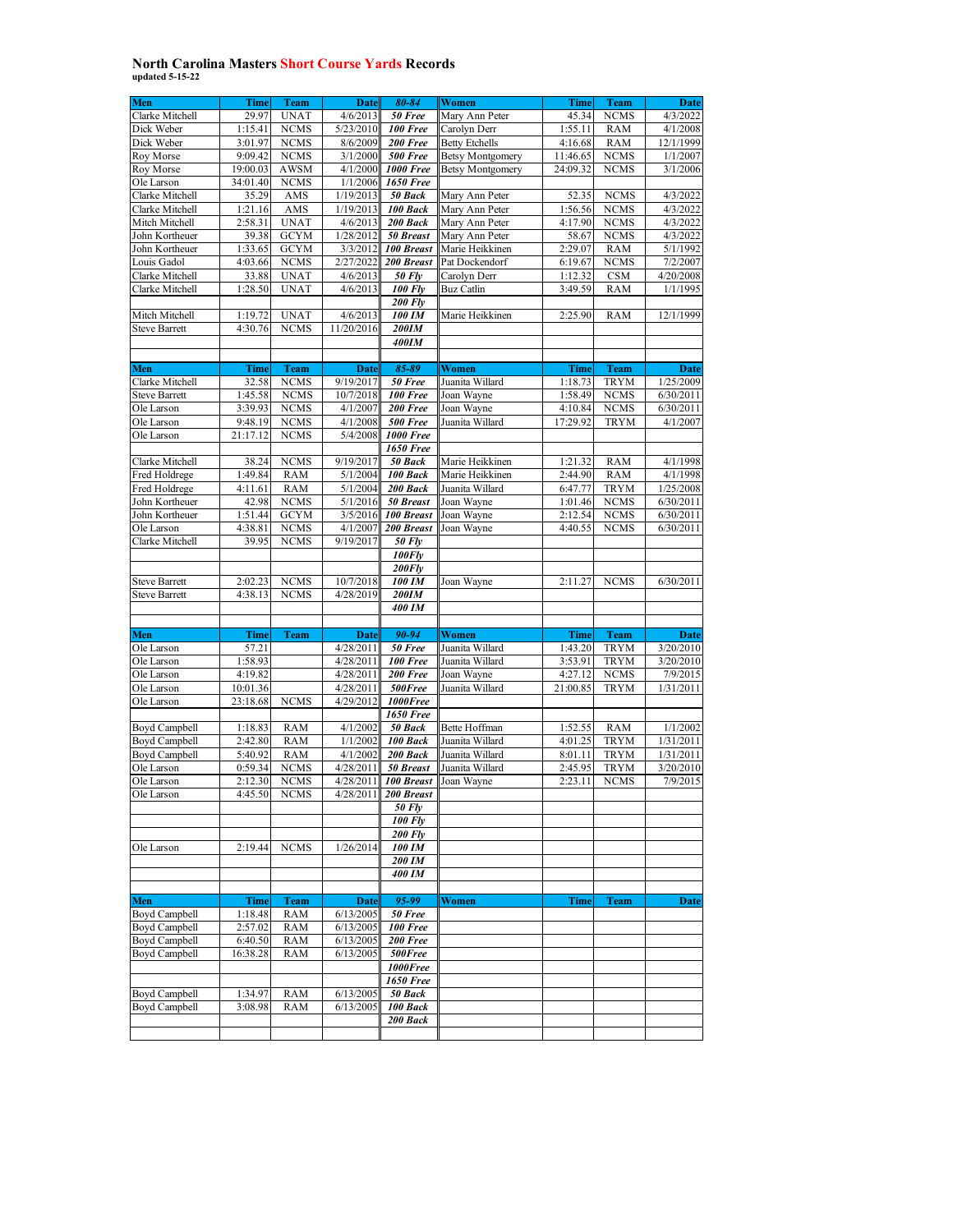| Men 18+ Relays                                                                                    |                 |                     |                   | <b>Mixed 18+ Relays</b>                                                                     |                 |                     |                 | <b>Women 18+ Relays</b>                                                                            |                     |                 |
|---------------------------------------------------------------------------------------------------|-----------------|---------------------|-------------------|---------------------------------------------------------------------------------------------|-----------------|---------------------|-----------------|----------------------------------------------------------------------------------------------------|---------------------|-----------------|
| 200 Free<br>Nicholas Brunelli<br>Cullen Jones<br>Nelson Westby<br>Joe Scuba                       | Time<br>1:18.32 | Team<br><b>NCMS</b> | Date<br>5/23/2010 | 200 Free<br>Percy Gates<br>Sawyer Hubbard<br>Elizabeth Pepper<br>Nancy Larson               | Time<br>1:33.23 | Team<br>EAC         | Date<br>4/8/17  | Time<br>1:41.00<br>200 Free<br>Andrea Georoff<br>Katherine Miis<br>Lindsay treece<br>Alexis Morris | Team<br><b>NCMS</b> | Date<br>4/29/12 |
| 400 Free<br>Percy Gates<br>Sawyer Hubbard<br>Steven Caudill<br>Gunther Rodriquez Osorio           | 3:15.20         | EAC                 | 4/8/2017          | 400 Free<br>Kelly Hagerty<br>Caroline Kosciusko<br><b>Bradley Thrasher</b><br>Michael Sever | 3:35.38         | <b>NCMS</b>         | 5/1/16          | 400 Free<br>3:46.18<br>Lindsey Lynskey<br>Emily Schwartz<br>Kathleen Marrese<br>Alicia Uhl         | <b>NCMS</b>         | 3/28/15         |
| 800 Free<br>Andy Farrell<br>Jon Gellin<br><b>Billy Su</b><br>Sean Stringer                        | 7:45.65         | RAM                 | 4/3/2010          | 800 Free<br>Steven Caudill<br>Elizabeth Pepper<br>Nancy Larson<br>Gunther Rodriquez Osorio  | 8:44.70         | EAC                 | 4/8/17          | 800 Free<br>8:10.32<br>Jennifer Mancini<br>A. Gazda<br>Alexis Keto<br>Kelly Alexander              | RAM                 | 4/1/00          |
| 200 Medley<br>John Chudoba<br>Nelson Westby<br>Joe Scuba<br>Cullen Jones                          | 1:34.15         | MAC                 | 5/23/2010         | 200 Medley<br>Nicholas Brunelli<br>Nelson Westbey<br>Madeline Parra<br>Carolina Dimsdale    | 1:40.67         | <b>NCMS</b>         | 5/23/10         | 200 Medley<br>1:52.20<br>Courtney Searcy<br>Lisa Brown<br>Shellie Joanis<br>Jill Benda             | RAM                 | 5/1/92          |
| 400 Medley<br>Percy Gates<br>Sawyer Hubbard<br>Steven Caudill<br>Gunther Rodriquez Osorio         | 4:00.85         | EAC                 | 4/8/2017          | 400 Medley<br>Alicia Uhl<br>Earl Anderson<br>Scott Dallamura<br>Kathryn Yarbrough           | 4:01.85         | Hawk                | 3/5/16          | 400 Medley<br>4:13.63<br>Emily Schwartz<br>Alicia Uhl<br>Kathleen Marrese<br>Kristen Smith         | <b>NCMS</b>         | 3/28/15         |
|                                                                                                   |                 |                     |                   |                                                                                             |                 |                     |                 |                                                                                                    |                     |                 |
| Men 25+ Relays                                                                                    |                 |                     |                   | <b>Mixed 25+ Relays</b>                                                                     |                 |                     |                 | <b>Women 25+ Relays</b>                                                                            |                     |                 |
| 200 Free<br>Bryan Lundquist<br>Trent Johnson<br>Erik Knight<br><b>Bradley Trasher</b>             | Time<br>1:22.93 | Team<br><b>NCMS</b> | Date<br>4/29/2012 | 200 Free<br>Hannah Caldas<br>Michael Krayer<br><b>Bradley Bain</b><br>Amy Norris            | Time<br>1:30.92 | Team<br><b>NCMS</b> | Date<br>5/23/10 | Time<br>200 Free<br>1:34.62<br>Madison Kennedy<br>LaJoya Smith<br>Kerry Lindauer<br>Erika Braun    | Team<br><b>NCMS</b> | Date<br>4/7/19  |
| 400 Free<br>Chandler Thomas<br>Paul Mayfield<br><b>Trace Sauter</b><br>Jeff Murray                | 3:24.31         | MAC                 | 1/21/2018         | 400 Free<br><b>Chandler Thomas</b><br>Irish Holland<br>Kristen Maybank<br>Morten Andersen   | 3:37.75         | <b>NCMS</b>         | 4/3/22          | 400 Free<br>3:54.73<br>Sharon Taylor<br>Debra Henke<br><b>Brooke Worley</b><br>Natalie Labonge     | <b>NCMS</b>         | 4/3/22          |
| 800 Free<br><b>Chandler Thomas</b><br>Paul Mayfield<br><b>Trace Sauter</b><br>Morten Anderson     | 7:29.14         | MAC                 | 4/15/2018         | 800 Free<br>Carolyn Chandler<br><b>Edward Rowe</b><br>Ryan Peck<br>Kelsey Lawton            | 8:12.15         | <b>NCMS</b>         | 4/3/22          | 800 Free<br>8:52.66<br>Pat Hogan<br>Pamela Lindroos<br>Liz Sullivan<br>Heidi Williams              | <b>NCAM</b>         | 4/3/01          |
| 200 Medley<br>Nicholas Brunelli<br>Istwan Brathazi<br><b>Bradley Kyle Baine</b><br>Michael Krayer | 1:34.41         | <b>NCMS</b>         | 5/23/2010         | 200 Medley<br>Amy Norris<br>Thorn Biccich<br>Jessica Siegele<br><b>Bradley Trasher</b>      | 1:42.21         | <b>NCMS</b>         | 4/29/12         | 1:51.23<br>200 Medley<br>Amy Norris<br>Hannah Caldaz<br>Kari Lawrence<br>Errin Bonney              | DAM                 | 5/23/10         |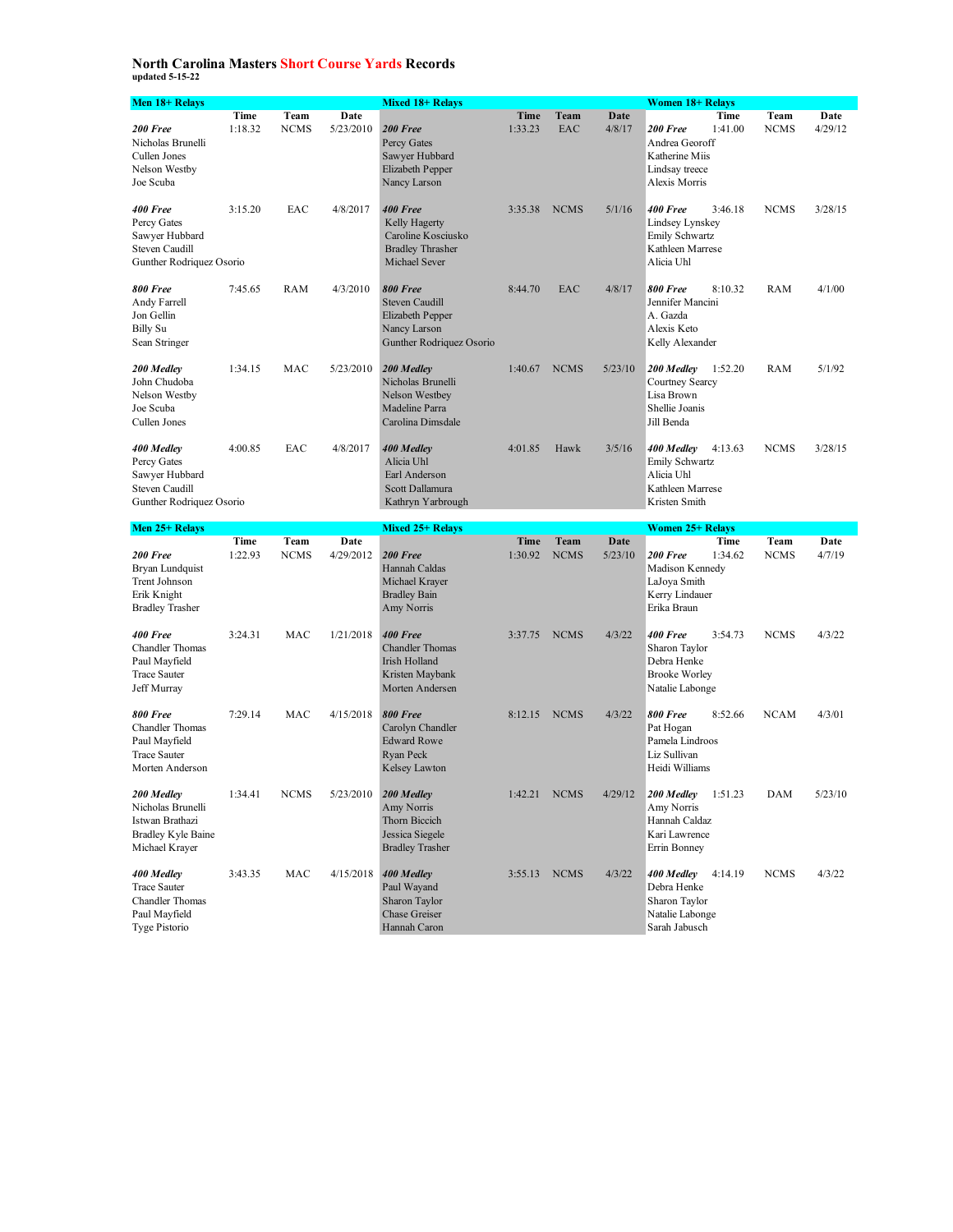| Men 35+ Relays                                                                   |                 |                     |                   | <b>Mixed 35+ Relays</b>                                                                |                 |                     |                    | <b>Women 35+ Relays</b>                                                          |                             |                     |                 |
|----------------------------------------------------------------------------------|-----------------|---------------------|-------------------|----------------------------------------------------------------------------------------|-----------------|---------------------|--------------------|----------------------------------------------------------------------------------|-----------------------------|---------------------|-----------------|
| 200 Free<br>Jeff Murray<br>Peter Anderson<br>Noel Brewick<br>Will Lane           | Time<br>1:27.76 | Team<br><b>NCMS</b> | Date<br>5/23/2010 | 200 Free<br>Jeff Murray<br>Peter Anderson<br>Erika Braun<br>Michelle Davis-Adams       | Time<br>1:31.82 | Team<br><b>NCMS</b> | Date<br>5/23/10    | 200 Free<br>Erica Braun<br>Kerry Lindauer<br>Alicia Uhl<br>Jennifer Stringer     | Time<br>1:36.42             | Team<br><b>NCMS</b> | Date<br>2/1/15  |
| 400 Free<br>Jonathan Gellin<br>Jeffrey Weiss<br>Michael Forbes<br>Erik Crankshaw | 3:31.57         | <b>NCMS</b>         | 4/3/2022          | 400 Free<br>Henry Stewart<br>Kerry Lindauer<br>Erika Brown<br>Van Fletcher             | 3:26.42         | <b>NCMS</b>         | 5/1/16             | 400 Free<br>Kerry Lindauer<br>Jen Stringer<br>Alicia Uhl<br>Erika Braun          | 3:24.28                     | <b>NCMS</b>         | 3/30/14         |
| 800 Free<br>James Cottam<br>David Easterling<br>Chris Lechner<br>Jeff Weller     | 8:13.63         | <b>ASM</b>          | 5/4/2010          | 800 Free<br>Paul Denison<br>John Moore<br>Alicia Uhl<br>Karen Stump                    | 8:30.16         | MAC                 | 1/19/19            | 800 Free<br>Erika Braun<br>Alicia Uhl<br>Jennifer Stringer<br>Kerry Lindauer     | 7:58.40                     | <b>NCMS</b>         | 2/1/15          |
| 200 Medley<br>Will Lane<br>Noel Brewick<br>Jeff Murray<br>Peter Anderson         | 1:37.82         | <b>NCMS</b>         | 5/23/2010         | 200 Medley<br>Erika Braun<br><b>Todd Torres</b><br>Kerry Lindauer<br>Van Fletcher      | 1:40.34         | <b>NCMS</b>         | 3/28/15            | 200 Medley<br>Erika Braun<br><b>Emily Carson</b><br>Kerry Lindauer<br>Alicia Uhl | 1:48.82                     | <b>NCMS</b>         | 5/1/16          |
| 400 Medley<br>Burak Erden<br>Jay Carmine<br>Scott Dallamura<br>David Berting     | 3:56.42         | <b>NCMS</b>         | 3/28/2015         | 400 Medley<br>Kerry Lindauer<br>Michael Dellanoce<br>Scott Dallamura<br>Erika Braun    | 3:47.70         | <b>NCMS</b>         | 2/9/20             | 400 Medley<br>Jennifer Stringer<br>Kerry Lindauer<br>Alicia Uhl<br>Erika Braun   | 4:04.48                     | <b>NCMS</b>         | 2/1/15          |
| Men 45+ Relays                                                                   |                 |                     |                   | <b>Mixed 45+ Relays</b>                                                                |                 |                     |                    | <b>Women 45+ Relays</b>                                                          |                             |                     |                 |
| 200 Free<br>Henry Stewart<br>Jon Blank<br>Jonathan Klein<br>John Riley           | Time<br>1:30.58 | Team<br><b>NCMS</b> | Date<br>5/23/2010 | 200 Free<br>Henry Stewart<br>Sue Walsh<br>Elizabeth Nowak<br>Jonathan Klein            | Time<br>1:34.82 | Team<br><b>NCMS</b> | Date<br>5/23/10    | 200 Free<br>Erika Braun<br>Jennifer Buckley<br>Amy Holland<br>Celia Wolff        | Time<br>1:41.56             | Team<br><b>NCMS</b> | Date<br>5/12/18 |
| 400 Free<br>Morten Anderson<br>Gregg Higson<br>Thomas Hilgen<br>Tyge Pistorio    | 3:35.20         | MAC                 | 1/19/2019         | 400 Free<br><b>Henry Stewart</b><br>Amy Holland<br>Morten Andersen<br>Erika Braun      | 3:33.11         | <b>NCMS</b>         | 1/19/2019 400 Free | Amy Holland<br>Sara Dunn<br>Jennifer Buckley<br>Erika Braun                      | 3:47.01                     | <b>NCMS</b>         | 1/19/2019       |
| 800 Free<br>Jon Klein<br>Don Gilchrist<br>Alan Godfrey<br>Fritz Lehman           | 7:35.16         | <b>NCMS</b>         | 5/4/2010          | 800 Free<br>Joanne Wainwright<br><b>Beverly Amick</b><br>Steven Henson<br>Mark Rubacky | 9:41.60         | <b>NCMS</b>         | 3/5/16             | <b>800 Free</b><br>Erika Braun<br>Jennifer Buckley<br>Mary Dore<br>Amy Holland   | 8:38.91                     | <b>NCMS</b>         | 1/19/19         |
| 200 Medley<br>Jonathan Klein<br>Jon Blank<br>John Phillips<br>Henry Stewart      | 1:39.81         | NCMS                | 5/23/2010         | 200 Medley<br>Chris Stevenson<br>Elizabeth Nowak<br>Henry Stewart<br>Sue Walsh         | 1:46.04         | <b>NCMS</b>         | 4/29/12            | 200 Medley<br>Jennifer Buckley<br>Sara Dunn<br>Erika Braun<br>Amy Holland        | 1:51.83                     | <b>NCMS</b>         | 5/12/18         |
| 400 Medley<br>Fritz Lehman                                                       | 3:42.85         | <b>NCMS</b>         | 5/4/2004          | <b>400 Medley</b>                                                                      | 3:56.63         | <b>NCMS</b>         | 4/3/22             | 400 Medley                                                                       | 4:10.75<br>Jennifer Buckley | <b>NCMS</b>         | 1/19/2019       |